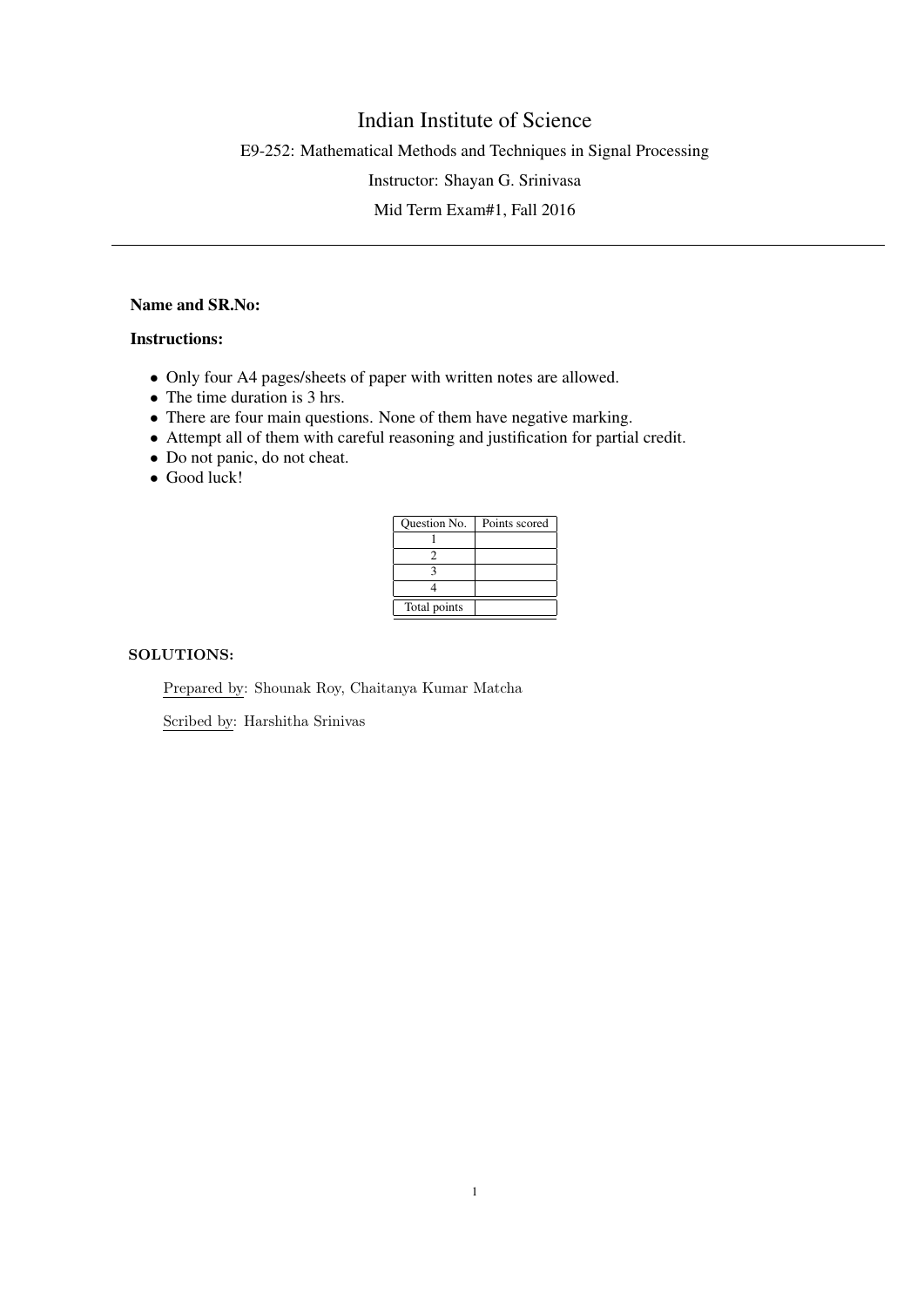PROBLEM 1: This problem has 3 parts.

- (1) (a) Is the inverse of a causal LTI system causal? Justify. (b) Is a finite duration signal always stable? Justify (5) pts.
- (2) Let V be a vector space. Suppose  $W_1$  and  $W_2$  are subspaces of V. Show that  $W_1 + W_2$  is a subspace of V that contains  $W_1$  and  $W_2$ . (10 pts.) of V that contains  $W_1$  and  $W_2$ . (10 pts.) (10 pts.)
- (3) Consider the space V spanned by the vectors  $\mathbf{v}_1 = (1\ 2\ 1)^T$ ,  $\mathbf{v}_2 = (1\ 0\ 1)^T$  and  $\mathbf{v}_3 = (0\ -2\ 0)^T$ . Obtain the basis and dimension of  $V$  and  $V^{\perp}$ . (10 pts.)

#### Solution: (Part 1a)

Consider the case  $H(z)=z^{-1}$ ,  $H^{-1}(z) = z$  (anti-causal). consider the case  $H(z) = \frac{1}{1-z^{-1}}$ ,  $H^{-1}(z) = 1 + z^{-1} + \dots \infty$  (causal). One can have it causal or anti-causal.

In general, for any rational transfer function

$$
H(z) = \frac{\sum_{k=0}^{p} b_k z^{-k}}{1 + \sum_{k=1}^{q} a_k z^{-k}},
$$
\n(1)

one can deduce condition for inverses to be causal depending on coefficients  $b_k$ 's and  $a_k$ 's. The trouble is seen readily when  $b_0 = 0$ .

(Part 1b)

 $\sum_{k=0}^{N-1} |x(k)|^2 < \infty \Longrightarrow$  stable provided  $|x(k)| < \infty \forall k$ . (Part 2)

To prove  $W_1 + W_2$  is a subspace of V, we need to show following properties. All other properties of a vector space trivially hold true.

(a) Identity:  $0 \in W_1, 0 \in W_2 \Longrightarrow 0 = 0 + 0 \in W_1 + W_2$  (definition of  $W_1 + W_2$ ).

(b) Scalar multiplication Suppose  $a \in R$  is an arbitrary real and  $x \in W_1 + W_2$ . By definition  $\exists x_1 \in W_1$ and  $\exists x_1 \in W_2$  s.t.  $x = x_1 + x_2$ , therefore  $ax = a(x_1 + x_2) = ax_1 + ax_2$ . Since  $x_1 \leq W_1$ ,  $ax_1 \in W_1$ . Similarly  $x_2 \in W_2 \implies ax_2 \in W_2$ . Therefore  $ax \in W_1 + W_2$  by definition.

## (c) Closure under addition

Let  $x, y \in W_1 + W_2$ be arbitrary vectors in  $W_1 + W_2$ 

 $x_1, x_2 \in W_1$  and  $y_1, y_2 \in W_2$  s.t.  $x = x_1 + y_1$  $x_1 + x_2 \in W_1$  and  $y_1 + y_2 \in W_2$  s.t.  $y = x_2 + y_2$ Therefore  $x + y = (x_1 + y_1) + (x_2 + y_2)$  $x + y \in W_1 + W_2$ .

(d) What remains to show is  $W_1 \subseteq W_1 + W_2$ ,  $W_1 \subseteq W_1 + W_2$  and  $W_1 + W_2 \subseteq V$ .

Suppose  $x_1 \in W_1$  and  $0 \in W_2$ . Now  $x = x + 0 \in W_1 + W_2$  (definition). But,  $x \in W_1$  was any vector. Every element of  $W_1$  is contained in  $W_1 + W_2$ . Similarly choosing  $x \in W_2$  and  $0 \in W_1$ , we infer the same. Therefore  $W_1 \subseteq W_1 + W_2$ ; and  $W_2 \subseteq W_1 + W_2$ .

Suppose  $x \in W_1 + W_2$ . Then  $\exists x_1 \in W_1$  and  $x_2 \in W_2$  such that  $x = x_1 + x_2$ . Now  $W_1 \subseteq V$  and  $W_2 \subseteq V \implies x_1, x_2 \in V$ . Therefore  $x = x_1 + x_2 \in V$ . Therefore,  $W_1 + W_2 \subseteq V$ . (Part 3)

$$
(1, 2, 1)^T
$$
  $(1, 0, 1)^T$   $(0, -2, 0)^T$   
 $v_1$   $v_2$   $v_3$ 

Clearly  $v_3 = v_2 - v_3 \implies v_1, v_2, v_3$  are linearly independent. But  $v_2, v_3$  are orthogonal  $\implies$  linearly independent and span V.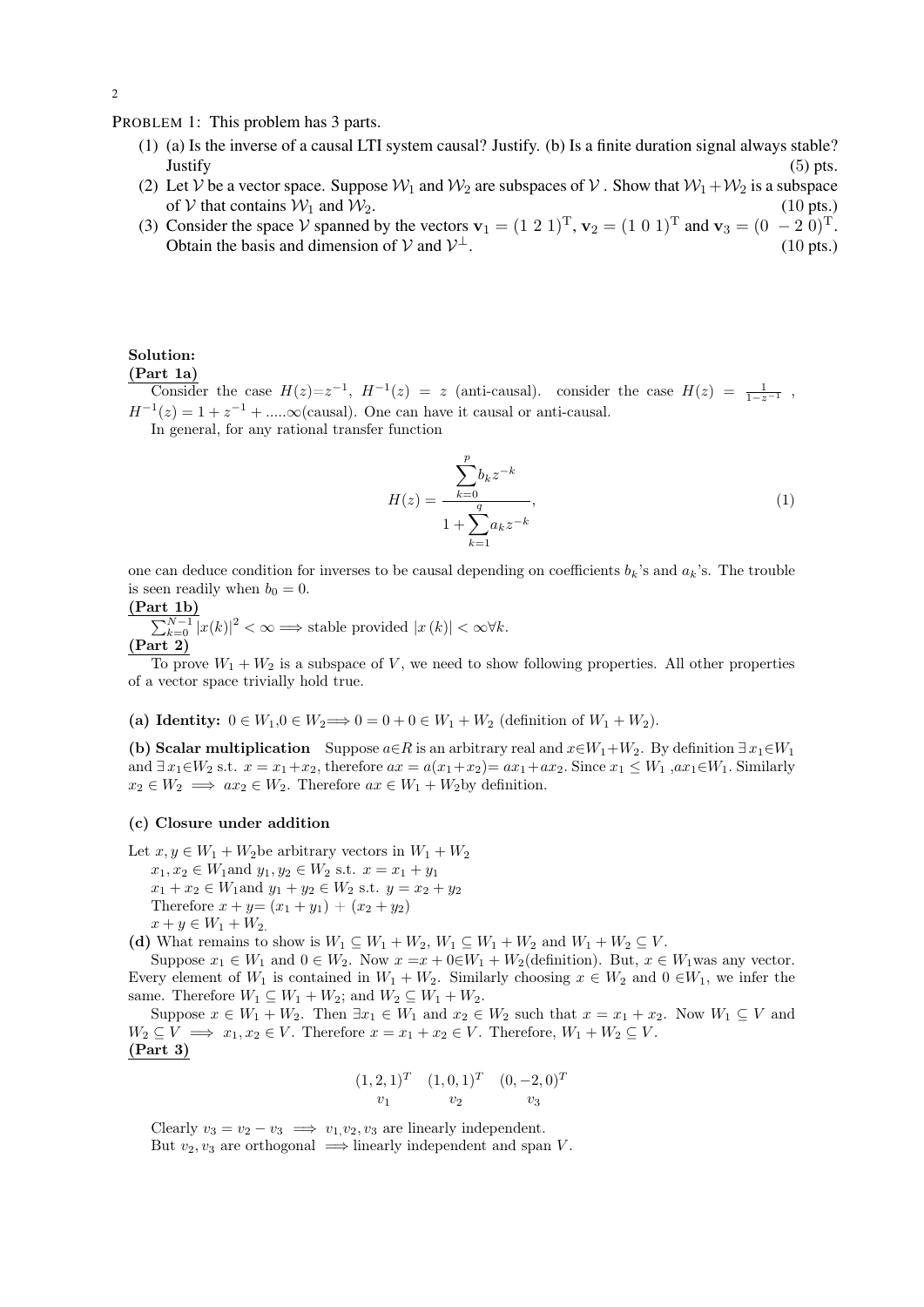Therefore, basics for V is  $\left\{\frac{v_2}{\sqrt{2}},\frac{v_3}{2}\right\}$ } and dim(V) = 2. Let  $u = \frac{c}{\sqrt{2}} (1 \ 0 \ 1)^T + c_2 (0 \ -1 \ 0)^T \in V$  $u = \begin{pmatrix} \frac{c_1}{\sqrt{2}} & -c_2 & \frac{c_1}{\sqrt{2}} \end{pmatrix}$  $\big)^T \in V$ Let  $v = \begin{pmatrix} a & b & c \end{pmatrix}^T \in V^{\perp}$  $\langle u, v \rangle = 0 \Longrightarrow \frac{ac_1}{\sqrt{2}} - bc_2 + \frac{cc_1}{\sqrt{2}} = 0.$  $a + c = 0$  and  $b = 0$  is admissible. So a basis for  $V^{\perp}$  is  $\frac{1}{\sqrt{2}}$ 2  $\overline{\phantom{a}}$  $\mathbf{I}$ 1  $\theta$ −1  $\overline{\phantom{0}}$ and dim( $V^{\perp}$ ) = 1.

At least you must have realized that  $\dim(V) + \dim(V^{\perp}) = 3$  and got  $\dim(V^{\perp})$ .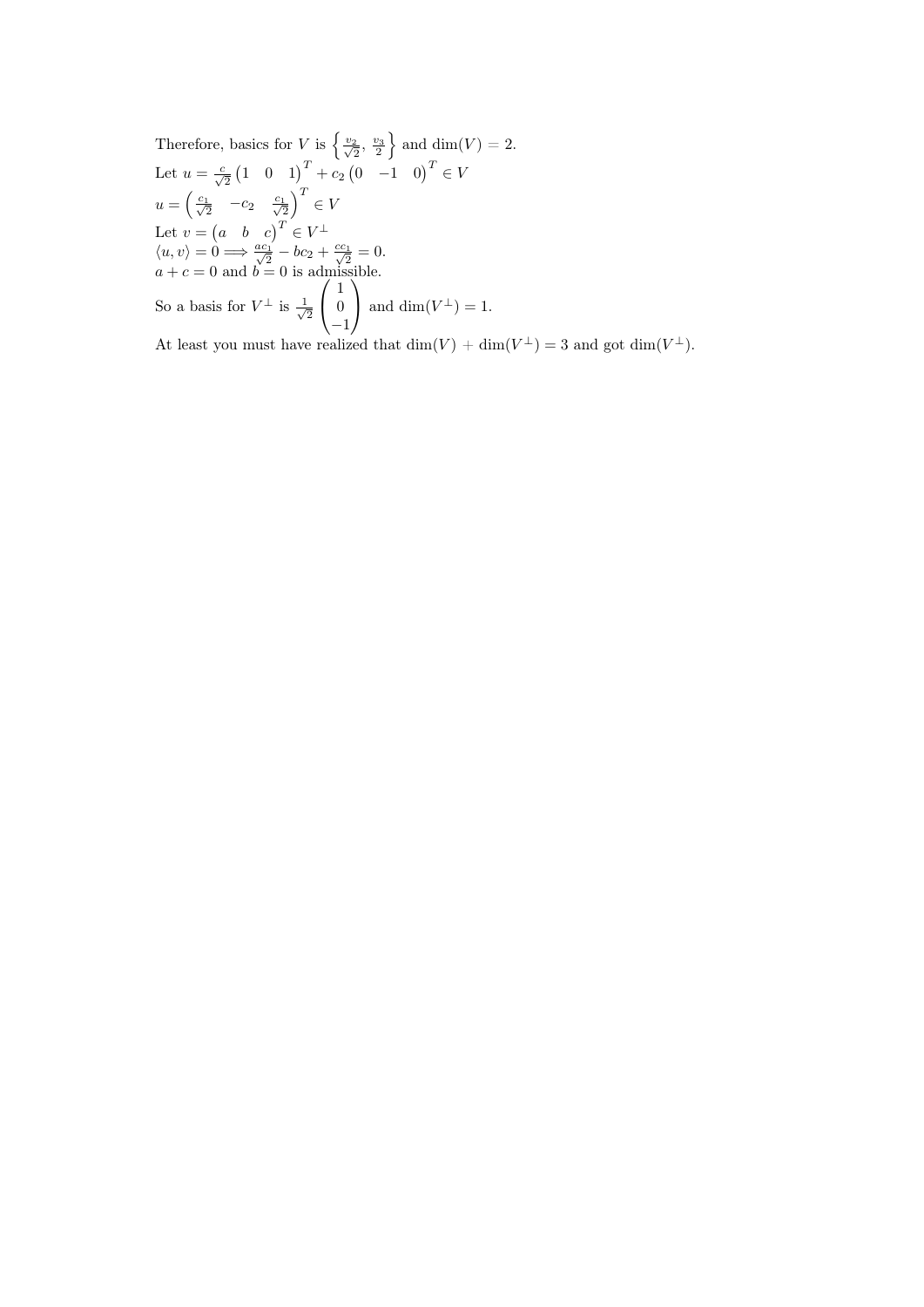PROBLEM 2: This problem has 2 parts.

- (1) Suppose the joint probability mass function (pmf)  $P_{XY}$  is uniform over all the three corners of an equilateral triangle whose base has vertices at  $(-a, 0)$  and  $(a, 0)$ . Obtain the marginal pmfs. Are the random variables (a) independent (b) correlated? (10 pts.) the random variables  $(a)$  independent  $(b)$  correlated?
- (2) Consider the random process  $S(t) = A \cos(\omega t) + B \sin(\omega t)$ , where  $\omega$  is a constant and A and B are random variables. (a) What is the necessary condition for this process to be stationary? (b) If A and B are uncorrelated with equal variance, then  $S(t)$  is wide sense stationary. Justify if the statement is correct.  $(15 \text{ pts.})$

Solution



(Part 1a) You could also have  $(a, -\sqrt{3a})$  (flipped vertex) - it does not matter.

| $p_{xy}$        | -a |   | =a |
|-----------------|----|---|----|
|                 |    |   | ጣ  |
| $\overline{3}a$ |    | c |    |

 $p(X = 0) = \sum_{y} p_{XY}(X = 0, Y = y) = \frac{1}{3}$ . Similarly  $p_X(X = a) = \frac{1}{3}$  and  $p_X(X = -a) = \frac{1}{3}$ .

$$
p(Y = 0) = \sum_{x} p_{XY}(X = x, Y = 0) = \frac{2}{3}
$$
, and  $p_y(Y = \sqrt{3a}) = \frac{1}{3}$ 

Examine  $p_{XY}(X = 0, Y = 0) = 0 \neq p_X(X = 0)p_Y(X = 0) = \frac{2}{9}$ .

Therefore, RVs are not independent statistically.

#### (Part 1b)

 $E(X) = \sum_{x} x p_X(X=x) = \frac{1}{3}(-a) + \frac{1}{3}(0) + \frac{1}{3}(a) = 0, E(Y) = \sum_{y} y p_y(Y=y) = \frac{2}{3}(0) + \frac{1}{3}(\sqrt{3}a) =$  $\frac{a}{\sqrt{3}}$ , $E(XY) = \sum_{xy} xy P_{XY}(X=x, Y=y) = \frac{1}{3}(0) + \frac{1}{3}(0) + \frac{1}{3}(0) = 0$  $E(XY) - E(X)E(Y) = 0$  is satisfied. They are uncorrelated.

#### (Part 2a)

Since we need only a sufficient condition, we can enforce any property of a stationary process to obtain a sufficient condition.

#### Approach 1:

A stationary process is a WSS. Therefore, any or all conditions in Part 2b is are sufficient conditions. Approach 2:

We can further enforce conditions of shift in variance on higher order moments:

a)  $E(s^k(t))$  must be independent of 't' for  $k = 1, 2, 3, \cdots$ . This would result conditions on  $E[A^l B^{k-l}]$  $l = 0, 1, \dots k$ . However, the derivation of these conditions use the orthogonality of sin $(k\omega t)$  and  $\cos(k\omega t)$ . The derivations are not trivial.

#### (Part 2b)

For a WSS process, mean $(s(t))$  is a constant and autocorrelation must depend only on the lag.

$$
\mu(t) = E(s(t))
$$
  
= E((A cos(\omega t) + B sin(\omega t))  
= E(A) cos(\omega t) + E(B) sin(\omega t)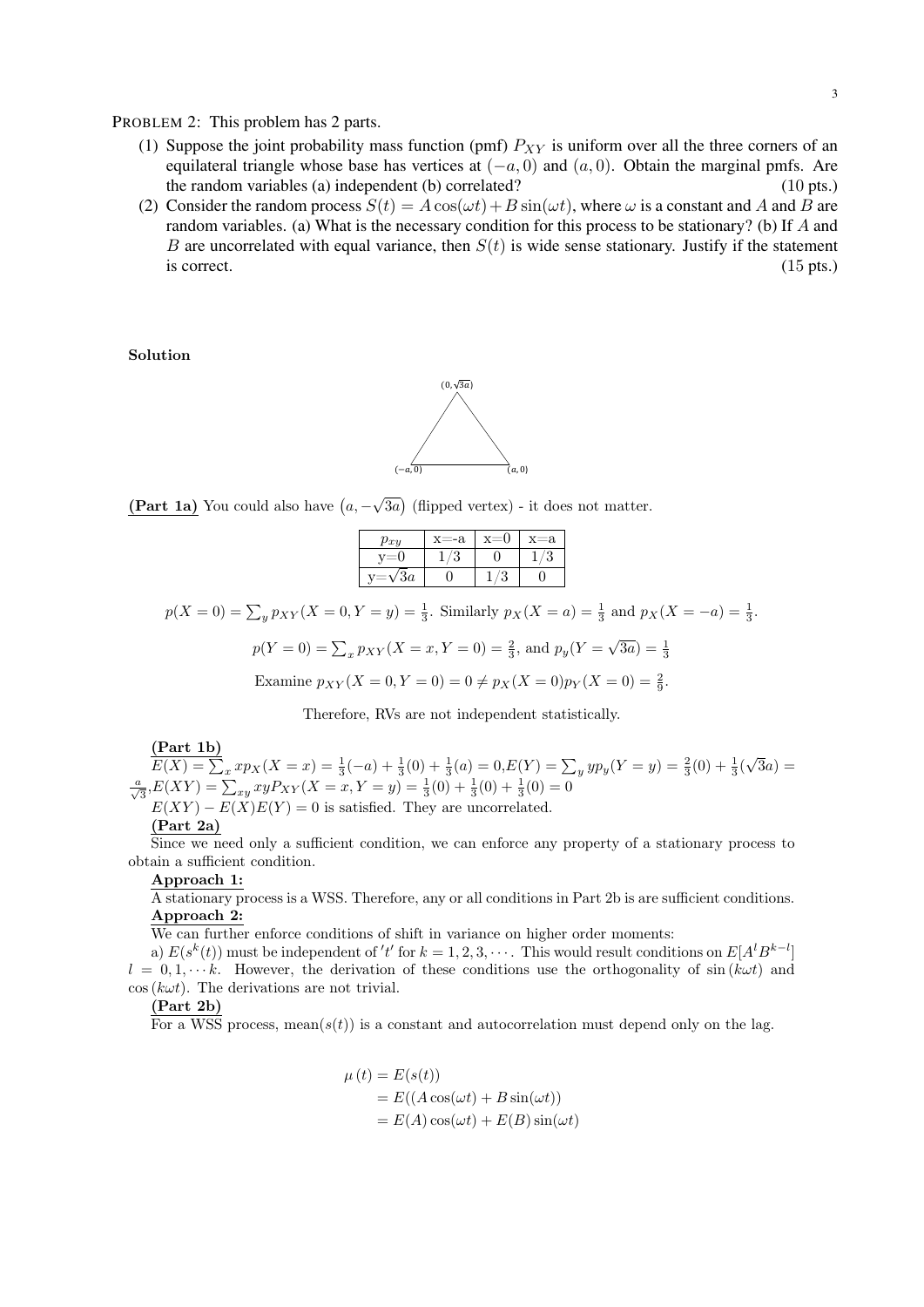$$
R_s(t, t + \tau) = E(s(t)s(t + \tau))
$$
  
=  $E((A \cos(\omega t) + B \sin(\omega t))(A \cos(\omega (t + \tau) + B \sin(\omega (t + \tau))))$   
=  $\frac{1}{2}[E(A^2) + E(B^2)] \cos(\omega \tau) + \frac{1}{2}[E(A^2) - E(B^2)] \cos(2\omega t - \omega \tau)$   
+  $\frac{1}{2}E(AB) * 2 * \sin(2\omega t + \omega \tau)$ 

Necessary condition: In the above  $cos(\omega t)$  and  $sin(\omega t)$  are linearly independent. Therefore, for  $\mu(t)$  to be independent of t, we need  $E(A) = E(B) = 0$ . Similarly,  $\cos(2\omega t - \omega \tau)$  and  $\sin(2\omega t + \omega \tau)$ are linearly independent. Therefore, for  $R_s(t + t + \tau)$  to only depend on  $\tau$ ,  $E(AB) = 0$  and  $E(A^2) =$  $E(B^2) = k.$ 

Sufficient condition: If  $E(A) = E(B) = 0$ , then  $\mu(t) = 0$ . If  $E(AB) = 0$  and  $E(A^2) = E(B^2) = k$ , then  $R_s(t, t + \tau) = k\cos(\omega t)$ . Therefore the process is WSS.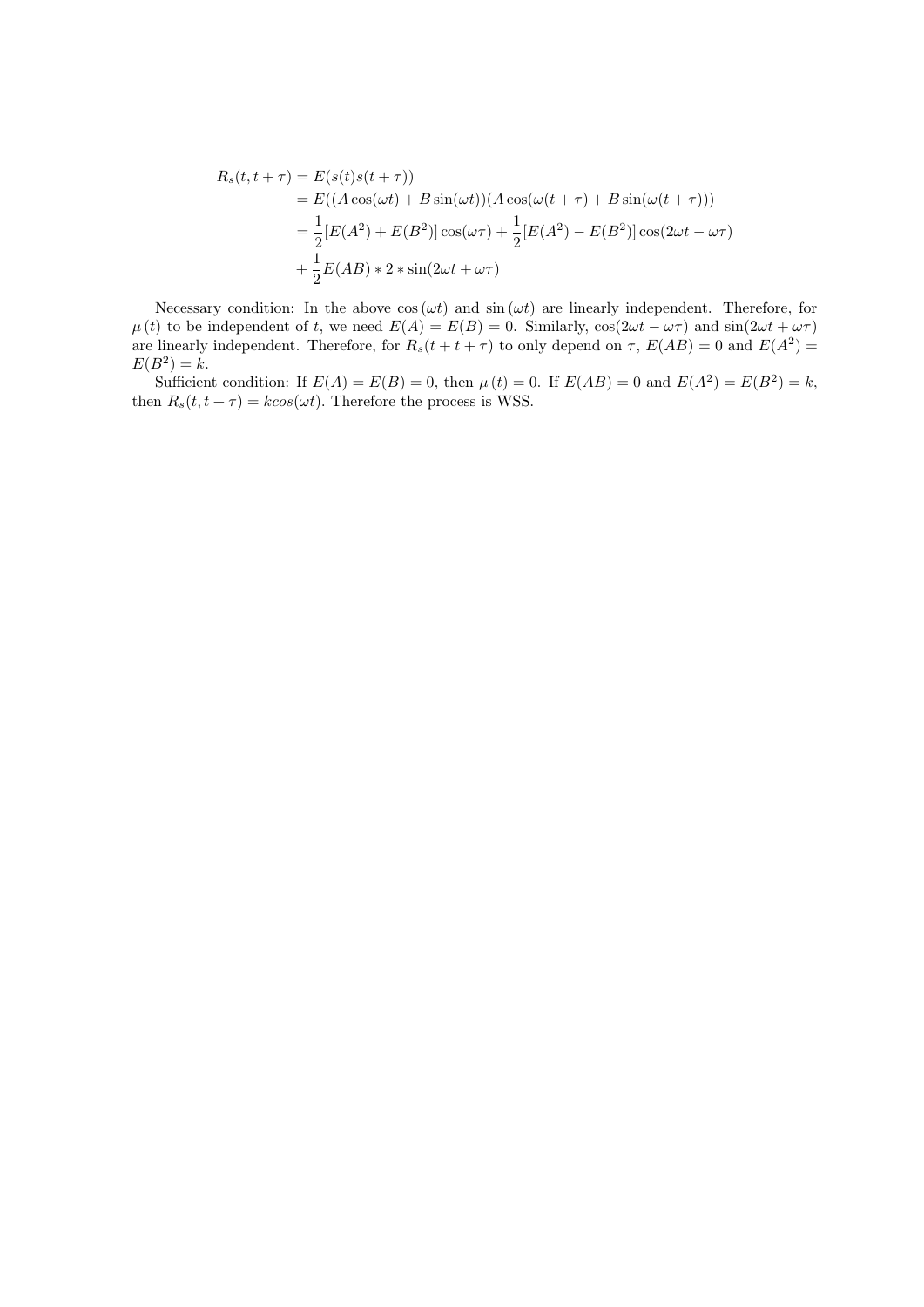PROBLEM 3: This problem has 2 parts.

- (1) If the low pass filter in a QMF bank is linear phase, the overall transfer function between the reconstructed output and input is guaranteed to be linear phase. Examine if this statement is true/false.<br>Justify. (10 pts.) Justify. (10 pts.)
- (2) Suppose the low pass filter in a two-channel QMF bank is given by  $H_0(z) = 2+6z^{-1}+z^{-2}+5z^{-3}+$  $z^{-5}$ , obtain a set of stable synthesis filters for perfect recovery. Sketch the polyphase implementation schematic.  $(15 \text{ pts.})$

### Solution: (Part 1) From polyphase decomposition, for a QMF bank,

$$
H_0(z) = E_0(z^2) + z^{-1} E_1(z^2),
$$
  
\n
$$
H_1(z) = E_0(z^2) - z^{-1} E_1(z^2),
$$
  
\n
$$
T(z) = \frac{1}{2} [H_0^2(z) - H_1^2(z)] = 2z^{-1} E_0(z^2) E_1(z^2).
$$

Suppose  $H_0(z)$  is linear phase, i.e.,  $h_0[n] = h_0[N - n] \implies H_0(z) = z^{-N}H_0(z)$ , where N is the order, let us consider 2 cases:

 $(a)$  N+1 odd :

$$
H_0(z) = a_0 + a_1 z^{-2} + \dots + a_{\frac{N-1}{2}} z^{\frac{-(N-1)}{2}} + \dots + a_0 z^{-N},
$$
  
\n
$$
E_0(z^2) = a_0 + a_2 z^{-2} + \dots + a_2 z^{-(N-2)} + \dots + a_0 z^{-N},
$$
  
\n
$$
E_1(z^2) = a_1 + a_3 z^{-2} + \dots + a_1 z^{-(N-1)}.
$$

 $E_0(z^2)$  and  $E_1(z^2)$  are clearly linear phase filters. Therefore,  $2z^{-1}E_0(z^2)E_1(z^2)$  is a linear phase. (b)  $N+1$  even:

$$
H_0(z) = a_0 + a_1 z^{-2} + \dots + a_0 z^{-N},
$$
  
\n
$$
E_0(z^2) = a_0 + a_2 z^{-2} + \dots + a_1 z^{-(N-1)},
$$
  
\n
$$
E_1(z^2) = a_1 + a_3 z^{-2} + \dots + a_0 z^{-(N-1)}.
$$
  
\n
$$
\implies E_0(z^2) = z^{-(N-1)} E_1(z^{-2})
$$

$$
E_0(z^2) = z^{- (N-1)} E_0(z^{-2}).
$$
  
and  $E_1(z^2) = z^{-(N-1)} E_0(z^{-2}).$ 

$$
\implies E_0(z^2)E_1(z^2) = z^{-2(N-1)}E_0(z^{-2})E_1(z^{-2}) \implies \text{linear phase.}
$$

Therefore,  $z^{-1}E_0(z^2)E_1(z^2)$  is Linear phase.

(Part 2)

For perfect recovery,

$$
H_0(z)F_0(z) + H_1(z)F_1(z) = cz^{-n_0},
$$

Writing

$$
H_0(z) = E_0(z^2) + z^{-1} E_1(z^2)
$$
  
\n
$$
H_1(z) = E_0(z^2) - z^{-1} E_1(z^2),
$$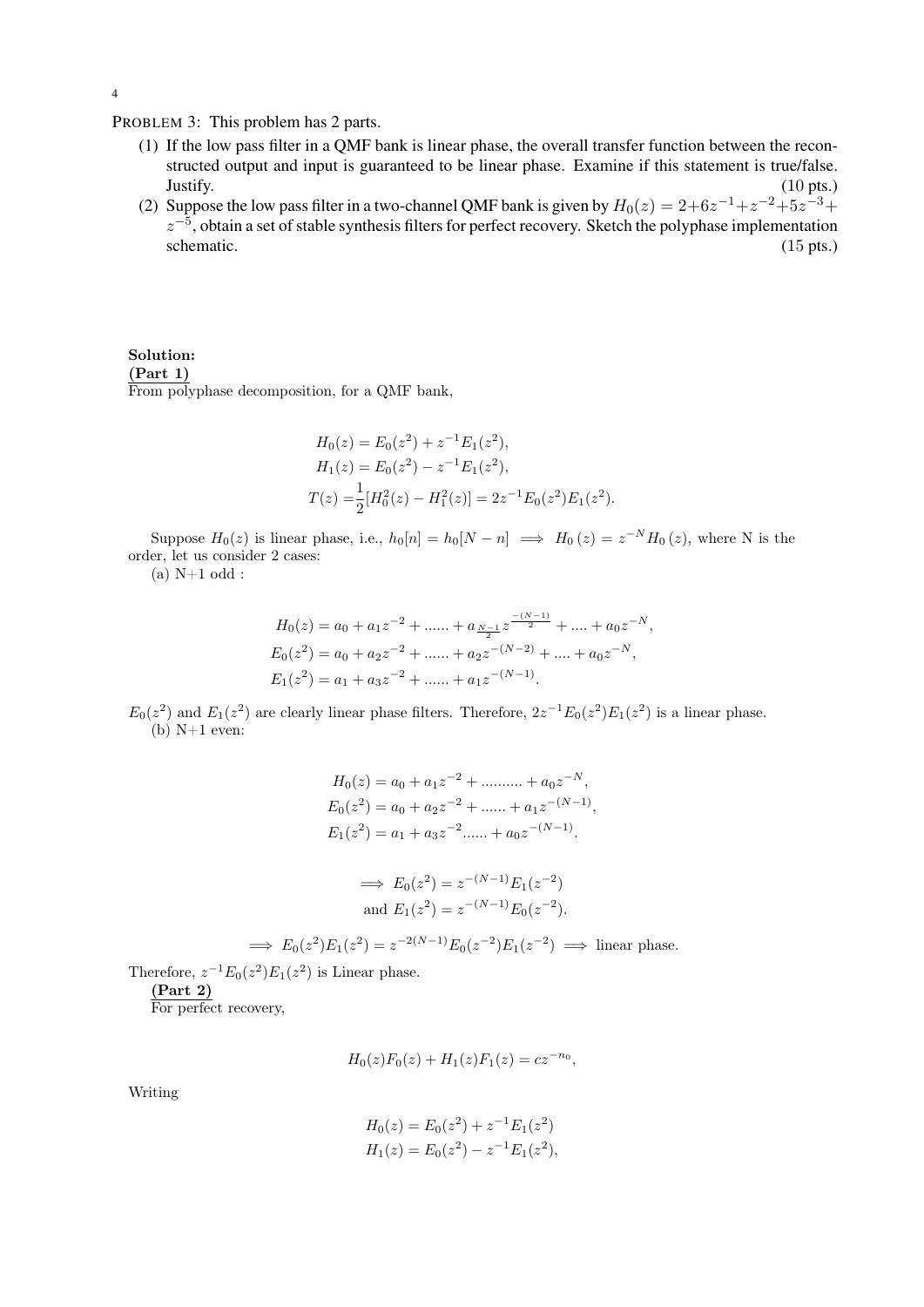$$
\implies E_0(z^2)[F_0(z) + F_1(z)] + z^{-1}E_1(z^2)[F_0(z) - F_1(z)] = cz^{-n_0}.
$$

Let

$$
F_0(z) + F_1(z) = \frac{c}{2} \frac{z^{-(n_0)}}{E_0(z^2)}
$$
  

$$
F_0(z) - F_1(z) = \frac{c}{2} \frac{z^{-(n_0+1)}}{E_1(z^2)}.
$$

This gives,

$$
F_0(z) = \frac{1}{4}cz^{-(n_0-1)}\left[\frac{z^{-1}}{E_0(z^2)} + \frac{1}{E_1(z)^2}\right],
$$
  

$$
F_1(z) = \frac{1}{4}cz^{-(n_0-1)}\left[\frac{z^{-1}}{E_0(z^2)} + \frac{1}{E_1(z)^2}\right].
$$

We have  $E_0(z^2) = 2 + z^{-2}$ ,  $E_1(z^2) = 6 + 5z^{-2} + z^{-4}$ . Since  $\frac{1}{E_0(z^2)}$  and  $\frac{1}{E_1(z^2)}$  are stable, the reconstruction filters are also stable.

Choose  $n_0 = 1$  and  $c = 4$ , we have the polyphase representation of  $F_0(z)$  and  $F_1(z)$  as

$$
F_0(z) = z^{-1} E_1^{-1}(z^2) + E_0^{-1}(z^2),
$$
  
\n
$$
F_1(z) = z^{-1} E_1^{-1}(z^2) + E_0^{-1}(z^2).
$$

The polyphase implementation is shown below:

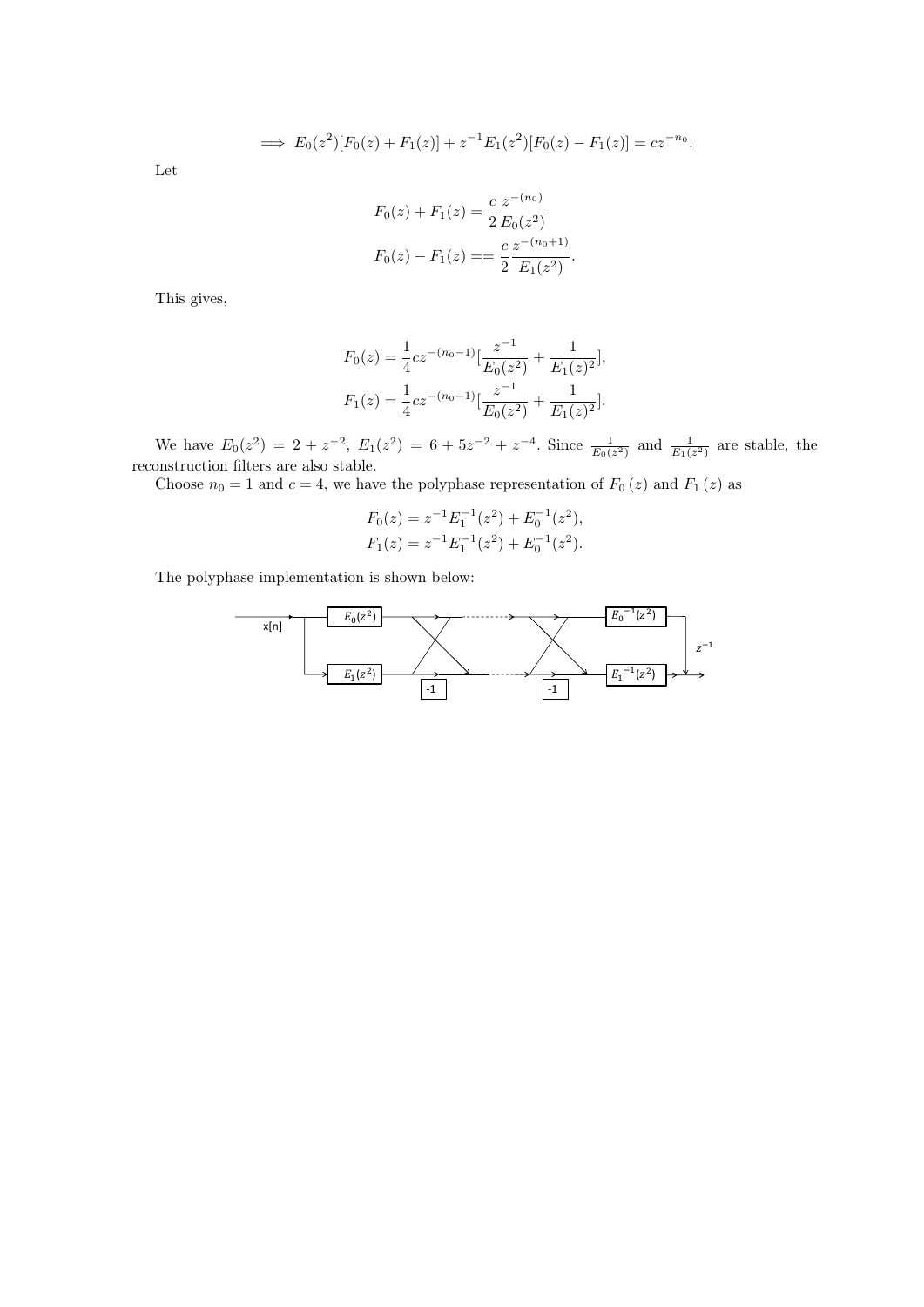PROBLEM 4: This problem has 2 parts.

- (1) Suppose a discrete time signal  $x[n]$  is first upsampled by 13 followed by downsampling and upsampling by 3 and downsampling by 13 in the process of sampling rate conversions without any filtering operations in-between. Obtain the frequency domain response at the output after all your simplifications. (5 pts.)
- (2) We need an efficient sampling rate conversion from 32 Ksamples/s to 48 Ksamples/s. From first principles, derive a fully efficient multirate architecture with all associated filters. Sketch the schematic of your multirate system. (20 pts.)

Solution: (Part 1)



$$
Y(z) = \frac{1}{3} [x(z) + x(zW_3) + x(zW_3^2)], \quad W_3 = e^{-j\frac{2H}{3}}.
$$

### (Part 2)

Consider rate is  $\frac{48k}{32k} = \frac{3}{2} = 1.5$  we need an architecture of the form

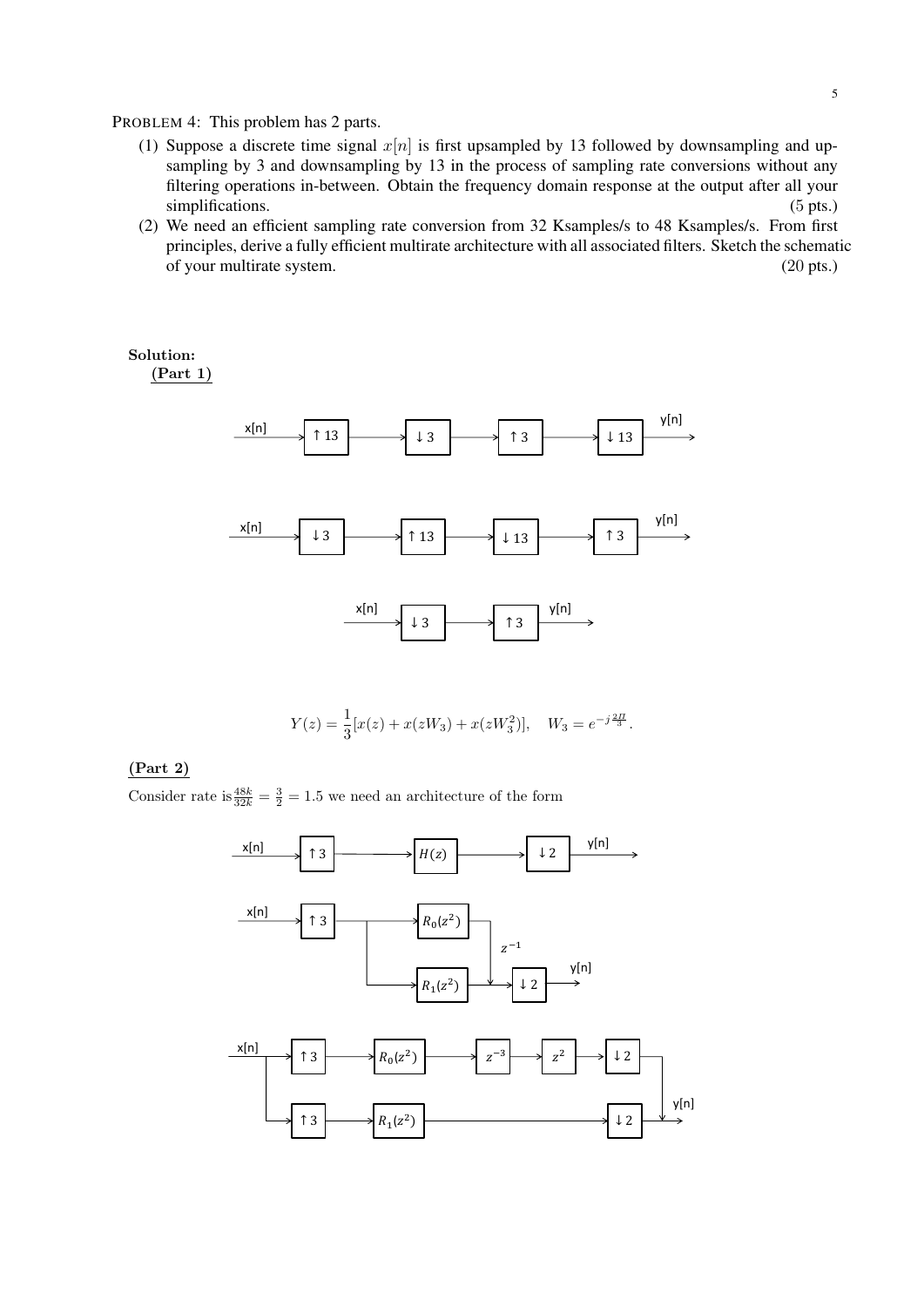

Using type 2 polyphase decomposition again,

$$
R_0(z) = R_{02}(z^3) + z^{-1}R_{01}(z^3) + z^{-2}R_{00}(z^3),
$$
  
\n
$$
R_1(z) = R_{12}(z^3) + z^{-1}R_{11}(z^3) + z^{-2}R_{10}(z^3).
$$